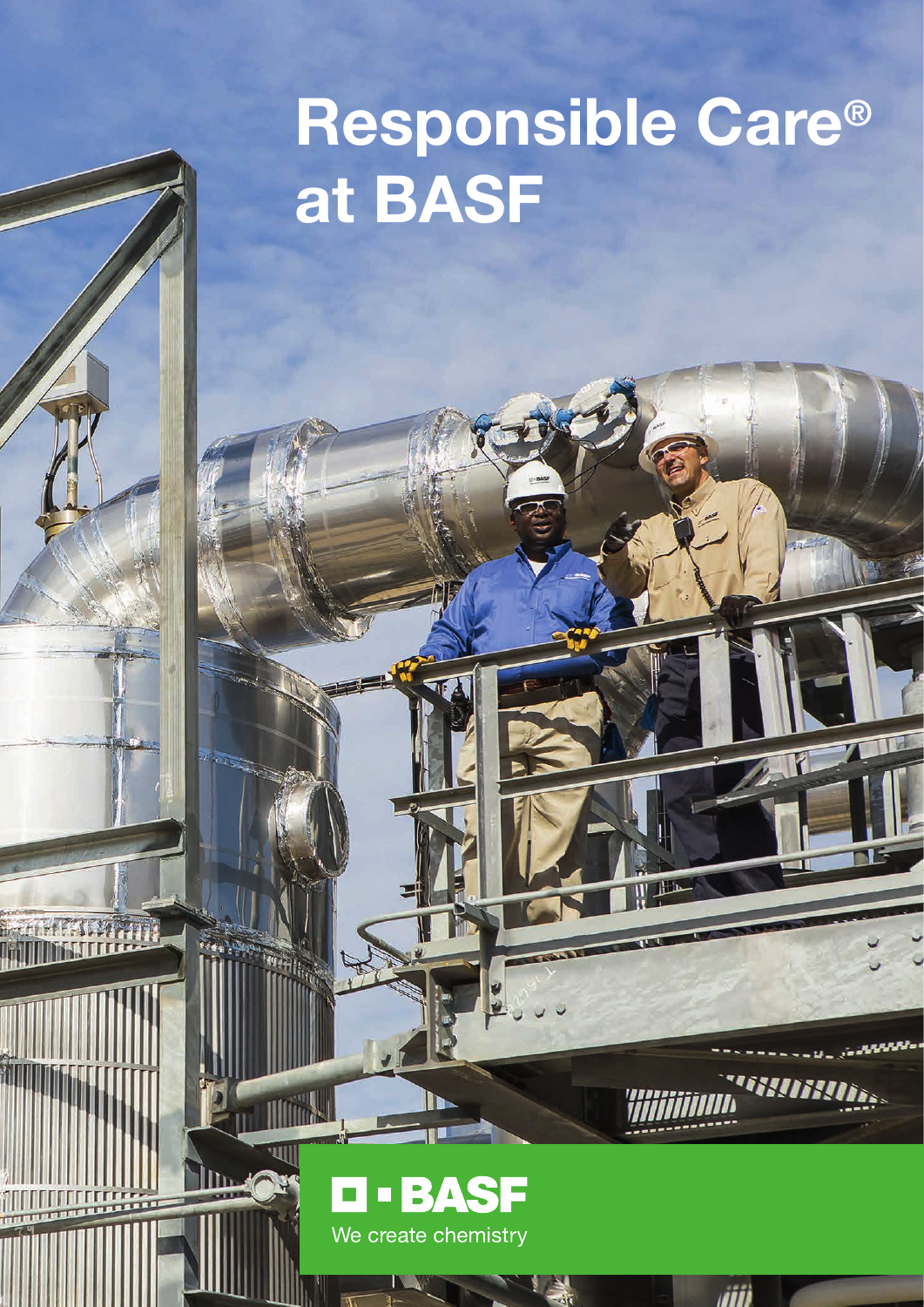Responsible Care is a voluntary initiative of the chemical industry to continuously improve in the areas of environmental protection, health and safety. Companies in the chemical industry and associations in more than 50 countries support this initiative. Since 1992, BASF is committed to the principles of Responsible Care and has established company-wide binding Responsible Care rules and objectives.

Responsible Care principles also constitute a central element of sustainable business management at BASF. Our core business – the development, production, processing and transport of chemicals – demands a responsible approach. The protection of people and the environment is our top priority. We systematically address risks with a comprehensive Responsible Care Management System, which is constantly being further developed.

### Responsible Care® at BASF Responsible Care Management System

BASF's Responsible Care Management System comprises the global policies, standards and procedures for safety, security, health and environmental protection for the various steps along our value chain – from the transportation of raw materials, activities at our sites and warehouses, and distribution of our products to the safe handling of the products by our customers. The Responsible Care Management System forms the superordinate framework and applies globally throughout the BASF Group.



## Responsible Care codes

#### Product Stewardship



We care for the safety of our products from research and development through production and all the way to our customers' application. We are committed to minimizing the negative effects of our products on the environment, health and safety along the value chain – from development to disposal. We work continuously to ensure that our products pose no risk to people or the environment when they are used responsibly and in the manner intended.

error-note-Fehlermeldung External-link-External-link-External-link-External-link-External-link-External-link-External-link-External-link-External-link-External-link-External-link-External-link-External-link-External-link-E For more information: https://www.basf.com/en/ company/sustainability/management-and-instruments/ product-strategy.html

Transportation and Storage External-Links-External-Links-External-Link Help-Hilfe-Hilfe-Hilfe-Hilfe-Hilfe-Hilfe-



products among BASF sites and customers, including the products among EXTERNAL-Link Help-Hilfe and customers, including the minimize risks along the entire transportation chain – from We want our products to be safely loaded, transported, handled and stored. This is why we depend on reliable logistics partners, global standards and an effective organization. Our goal is to loading and transportation to unloading. Our requirements and measures for transportation and warehouse safety cover the delivery of raw materials, the storage and distribution of chemical transportation of waste from our sites to the disposal facilities.

> For more information: https://www.basf.com/en/ company/sustainability/environment/safety/distributionsafety.html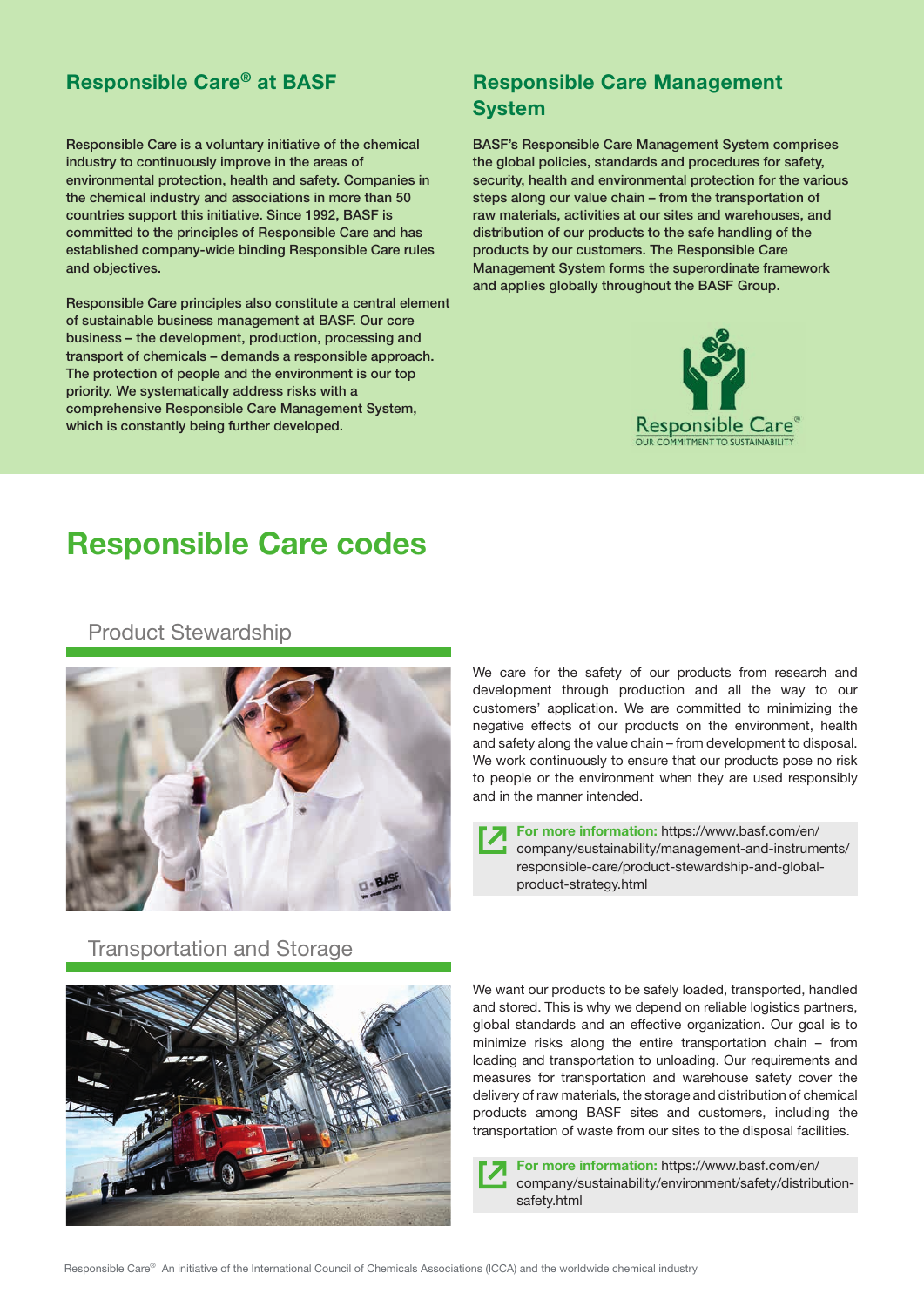#### Occupational Safety

Safety of our employees, contractors, neighbors and the environment is our top priority. Risk-conscious working behavior is promoted for every individual working at BASF through measures like systematic hazard assessments, specific and ongoing qualification measures and global safety initiatives. We also promote regular dialogue across different sites to strengthen risk awareness among our employees and contractors, to learn from examples of good practice and in this way, continually develop the safety culture.

For more information: https://www.basf.com/en/ company/sustainability/employees-and-society/ employees/occupational-safety.html



Health

Our global health management serves to promote and maintain the health and productivity of our employees. Our goal is to protect and maintain each employee's health at the workplace and to assist in assuring that BASF products do not pose health risks to employees, customers, neighbors or consumers when handled properly. Our vision is to prevent work-related diseases to the greatest extent possible.

For more information: https://www.basf.com/en/ company/sustainability/employees-and-society/ employees/occupational-medicine-and-healthprotection.html



#### **Environment**

In line with our Responsible Care Commitment, we combine economic success, social responsibility and environmental protection. Through research and innovation, we support our customers in all relevant industry sectors to preserve the environment today and in the future. Our products and systems solutions help conserve resources, ensure healthy nutrition, and improve the quality of life. Edit-Bearbeiten Error-note-Fehlermeldung External-link-Externer-Link Help-Hilfe

> Our efforts to further reduce emissions along the value chain and our climate protection products make an important contribution.

For more information: https://www.basf.com/en/ company/sustainability/environment/value-chain.html